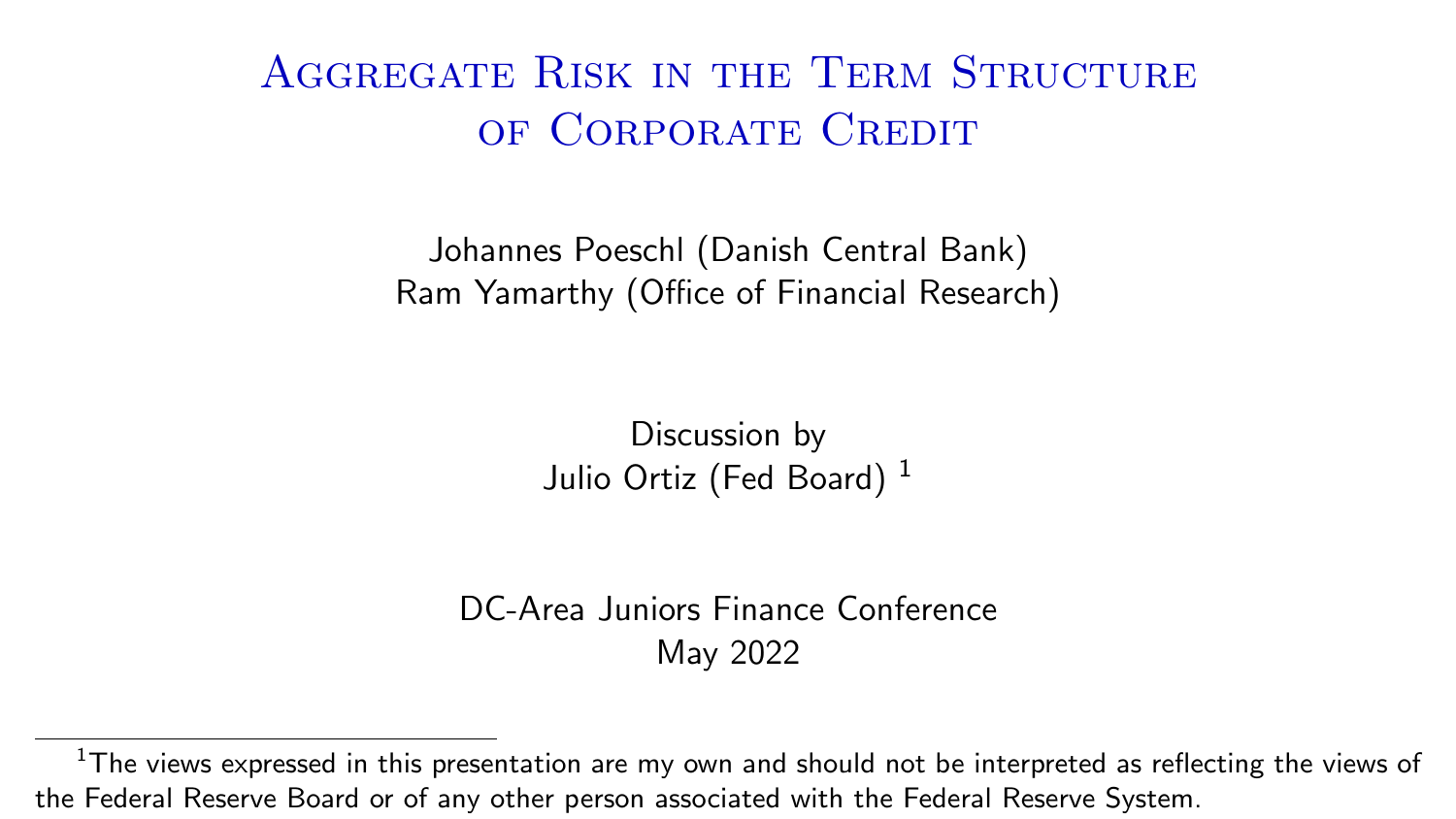### LONG-TERM DEBT MATTERS



Source: Flow of Funds Accounts.

PY (2022) looks at heterogeneity in the term structure of credit spreads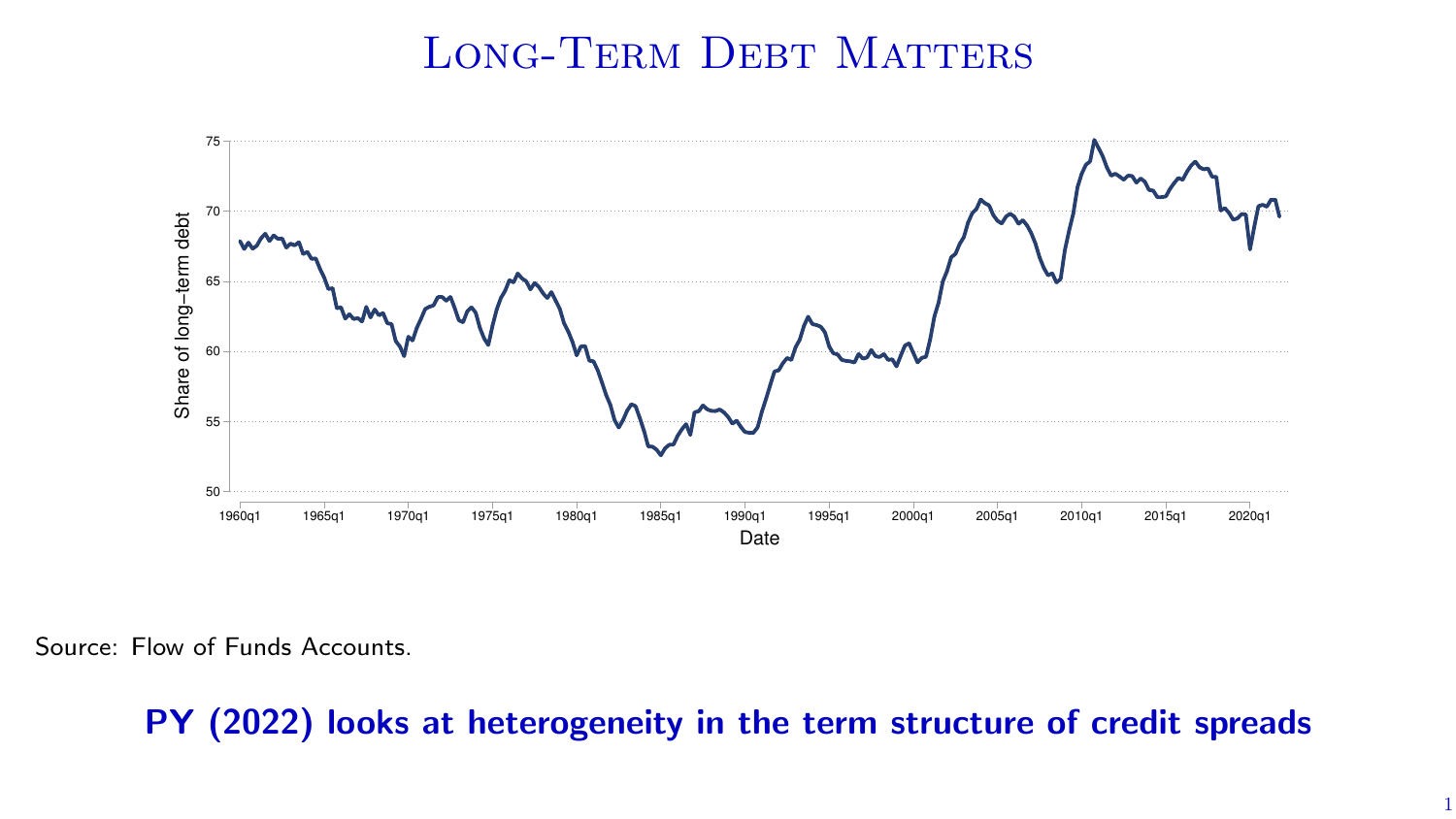### THIS PAPER DOES A LOT!

#### Introduces new facts about credit spreads

- **1** Term structure of spreads slopes upward, but inverts for firms close to default
- **2** ST spreads more countercyclical than LT spreads
- <sup>3</sup> Expected losses explain more at short end, risk premia dominate at long end

Interesting empirics, explored in depth and fairly straightforward to replicate (nice!)

#### Builds a model of corporate debt maturity management

Het. firms ST+LT debt model with endogenous investment and aggregate risk (impressive!) Calibrate to key micro moments and show that it can replicate facts above Amplification coming from constrained firms that dis-invest in recessions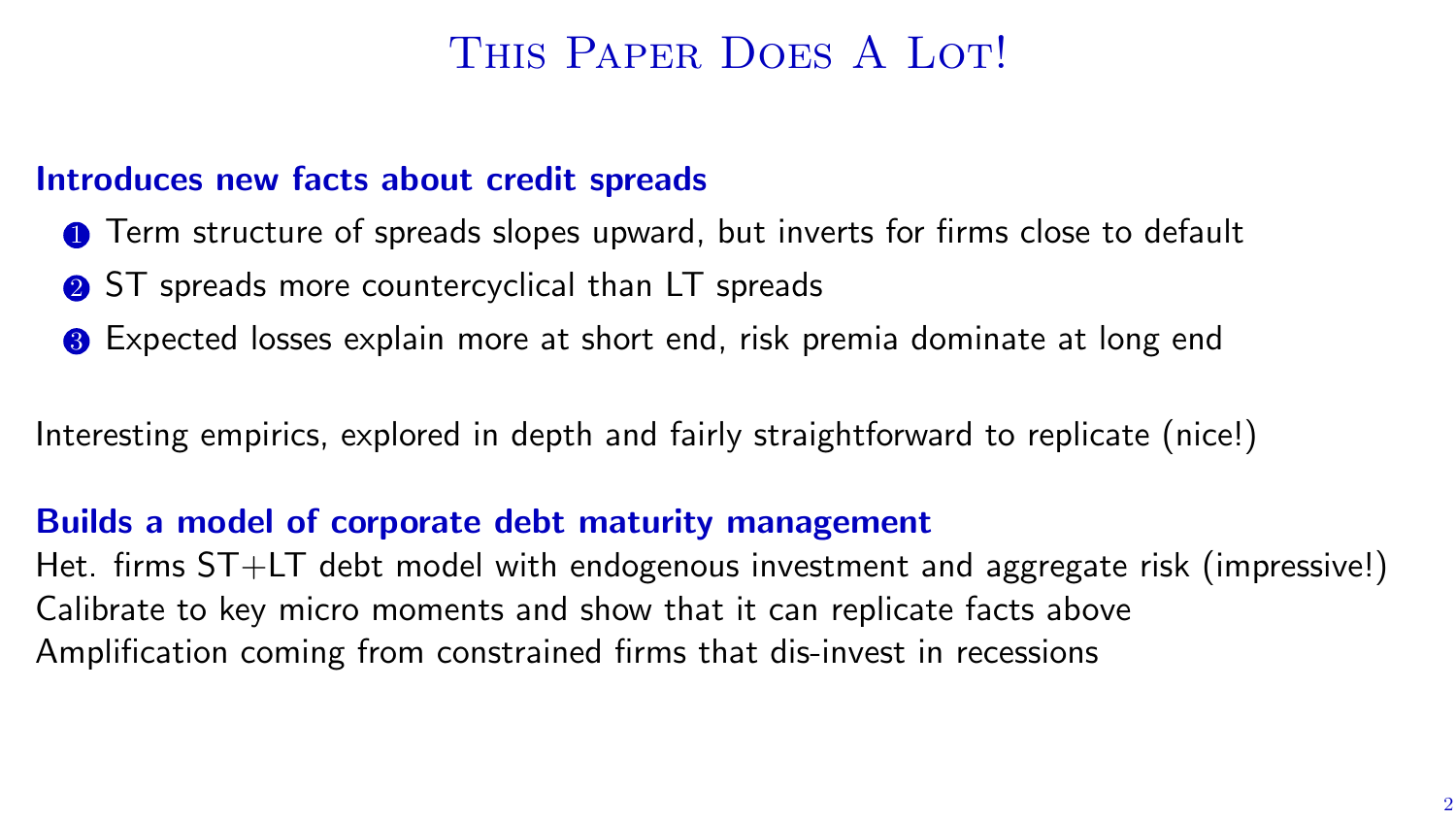### ADVENTURES WITH THE DATA

 $s_{it}^m = \beta_1 \Delta \mathsf{IP}_t +$ ÿ  $m \in \{5,10\}$  $\beta_m[\Delta \mathsf{IP}_t \times \alpha_m] + \varepsilon_m^m$ 

#### Table 1 : Summary Statistics

Table 2 : Cyclicality

| Panel A: Full Sample         |                 |                |
|------------------------------|-----------------|----------------|
|                              | Authors' sample | Julio's sample |
| Spread 1Y                    | 1.43            | 1.37           |
| Spread 5Y                    | 2.21            | 2.25           |
| Spread 10Y                   | 2.44            | 2.49           |
| Panel B: Riskiest percentile |                 |                |
|                              | Authors' sample | Julio's sample |
| Spread 1Y                    | 25.07           | 28.06          |
| Spread 5Y                    | 23.69           | 25.82          |
| Spread 10Y                   | 21.06           | 22.91          |

| IP growth              | $-0.461***$       |  |
|------------------------|-------------------|--|
|                        | (0.036)           |  |
| IP growth $\times$ 5Y  | $0.041***$        |  |
|                        | (0.008)           |  |
| IP growth $\times$ 10Y | $0.115***$        |  |
|                        | (0.012)           |  |
| Observations           | 356.949           |  |
| <b>Fixed Effects</b>   | Firm, Maturity    |  |
| Dates                  | Jan 2001-Jun 2021 |  |

#### Able to replicate both facts!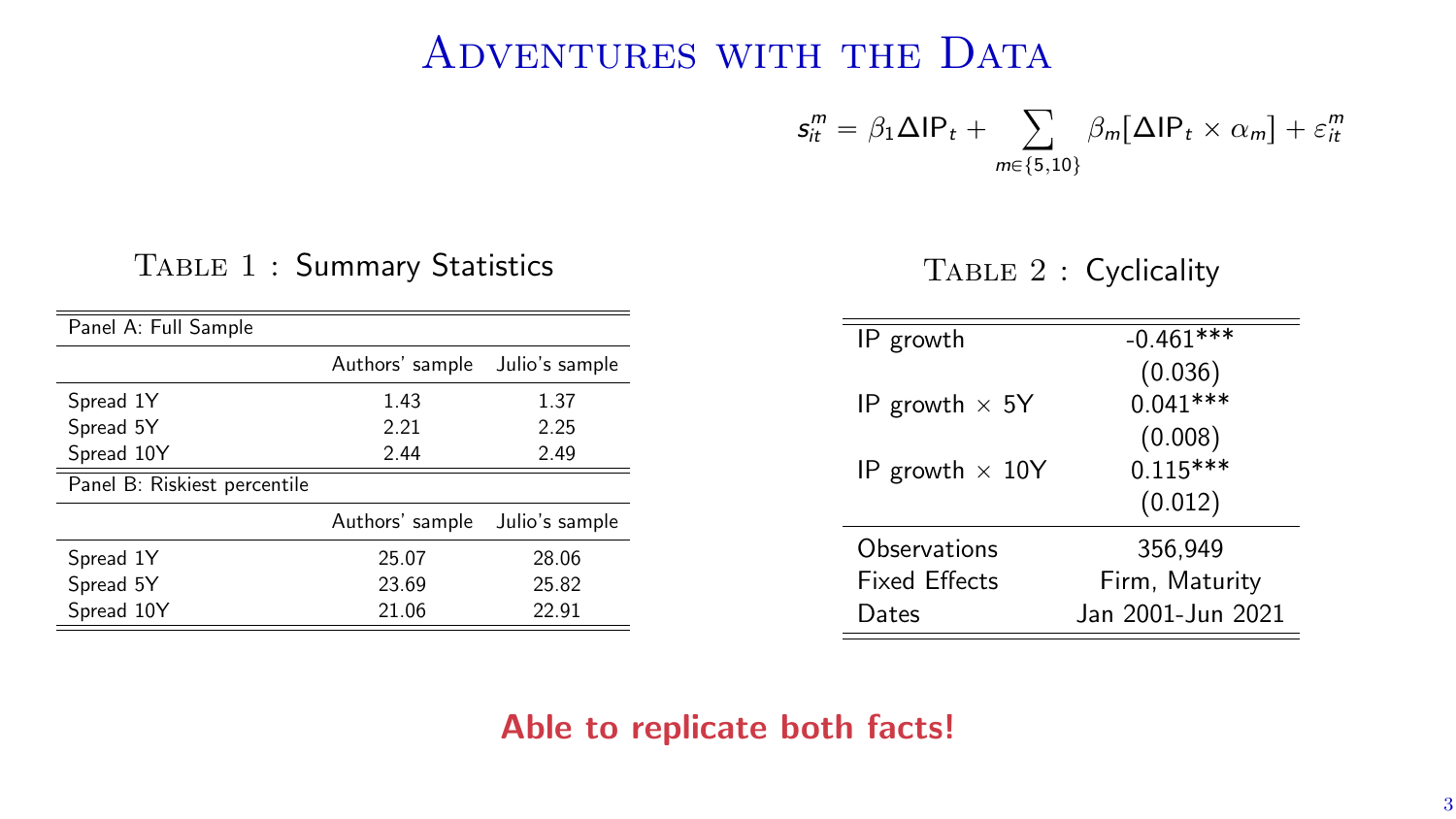# COMMENT #1 ARE SENSITIVITIES STATE DEPENDENT?

#### Some procyclicality at short end

|                        | Full sample       | <b>Good states</b> | Bad states        |
|------------------------|-------------------|--------------------|-------------------|
| IP growth              | $-0.461***$       | $0.222***$         | $-0.675***$       |
|                        | (0.036)           | (0.051)            | (0.053)           |
| IP growth $\times$ 5Y  | $0.041***$        | $-0.167***$        | $0.094***$        |
|                        | (0.008)           | (0.024)            | (0.015)           |
| IP growth $\times$ 10Y | $0.115***$        | $-0.197***$        | $0.233***$        |
|                        | (0.012)           | (0.030)            | (0.021)           |
| Observations           | 356,949           | 88,272             | 86,796            |
| <b>Fixed Effects</b>   | Firm, Maturity    | Firm, Maturity     | Firm, Maturity    |
| Dates                  | Jan 2001-Jun 2021 | Jan 2001-Jun 2021  | Jan 2001-Jun 2021 |

Good states  $=$  highest quartile of IP growth, bad states  $=$  lowest quartile of IP growth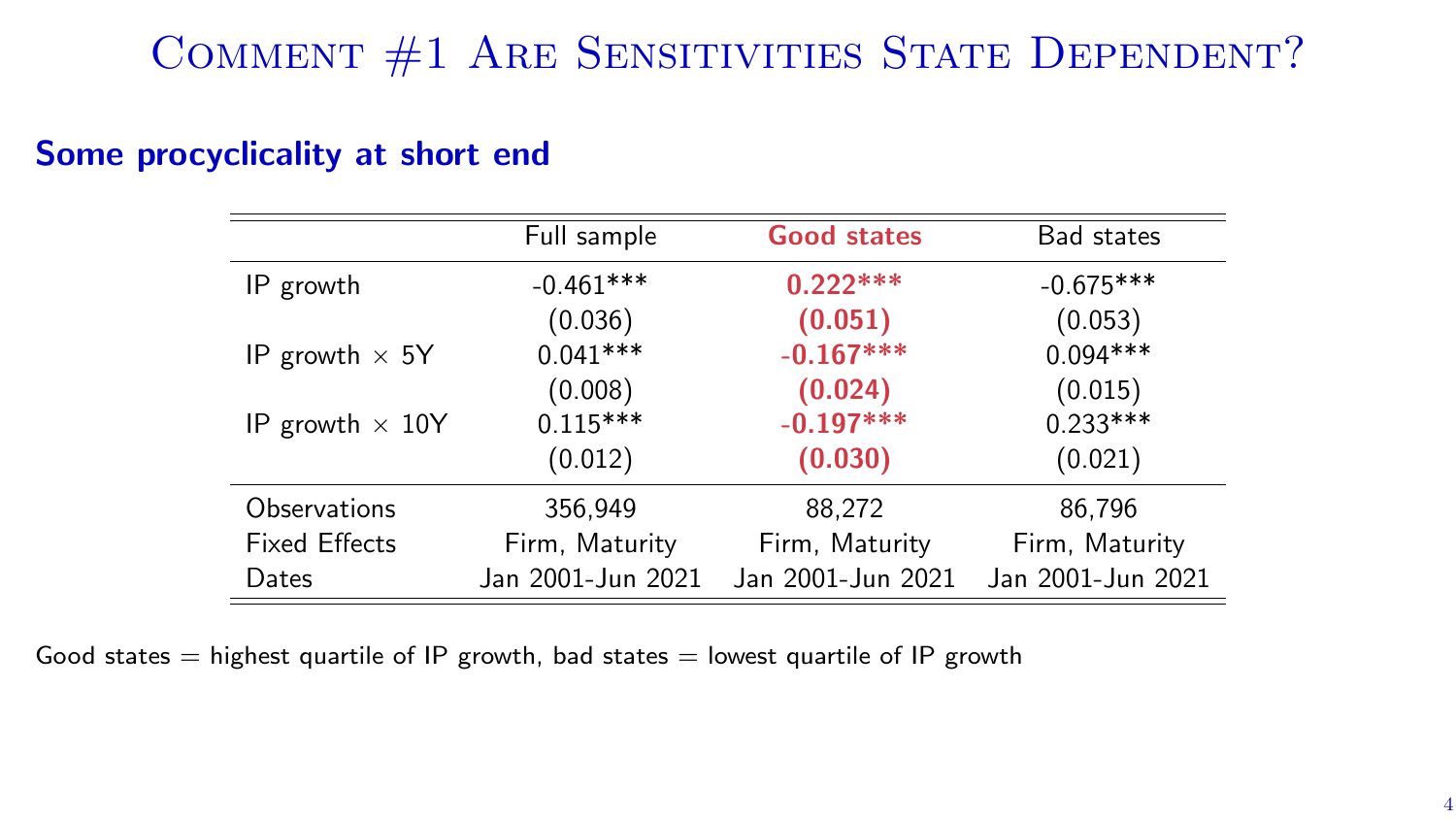## SENSITIVITY TO UNCERTAINTY SHOCK

|                                | Full sample       | Low uncertainty   | High uncertainty  |
|--------------------------------|-------------------|-------------------|-------------------|
| Uncertainty shock              | $0.824***$        | $0.712***$        | $1.495***$        |
|                                | (0.053)           | (0.136)           | (0.116)           |
| Uncertainty shock $\times$ 5Y  | $-0.085***$       | $0.325***$        | $-0.239***$       |
|                                | (0.012)           | (0.068)           | (0.030)           |
| Uncertainty shock $\times$ 10Y | $-0.226$ ***      | $0.203**$         | $-0.535***$       |
|                                | (0.018)           | (0.081)           | (0.045)           |
| Observations                   | 356.949           | 91.212            | 90.756            |
| <b>Fixed Effects</b>           | Firm, Maturity    | Firm, Maturity    | Firm, Maturity    |
| Dates                          | Jan 2001-Jun 2021 | Jan 2001-Jun 2021 | Jan 2001-Jun 2021 |

Low uncertainty  $=$  lowest quartile of uncertainty, high uncertainty  $=$  highest quartile of uncertainty. Financial uncertainty shock from Ludvigson et al. (2021)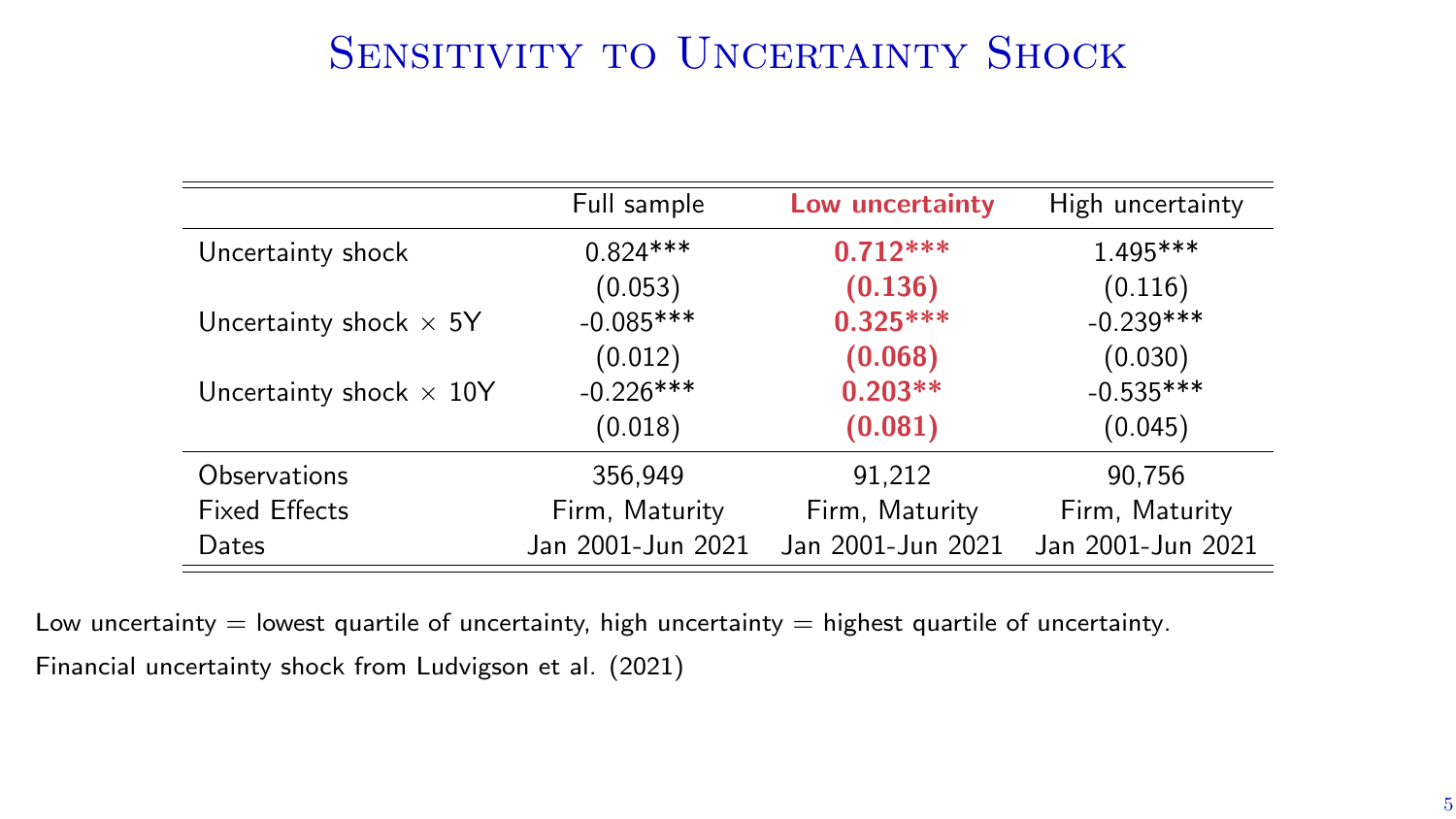## Some Checks You Could Do

#### Explore further with merged dataset

Use CDS-Compustat merged data set and specify firm controls

#### Control for more unobserved heterogeneity

Exploiting variation along term structure, specify interactions along with time FEs

#### My thoughts:

This seems like an interesting asymmetry Might require some more discussion, different word choice (countercyclicality vs. sensitivity) (Probably for another paper) What type of shock generates these credit spread movements?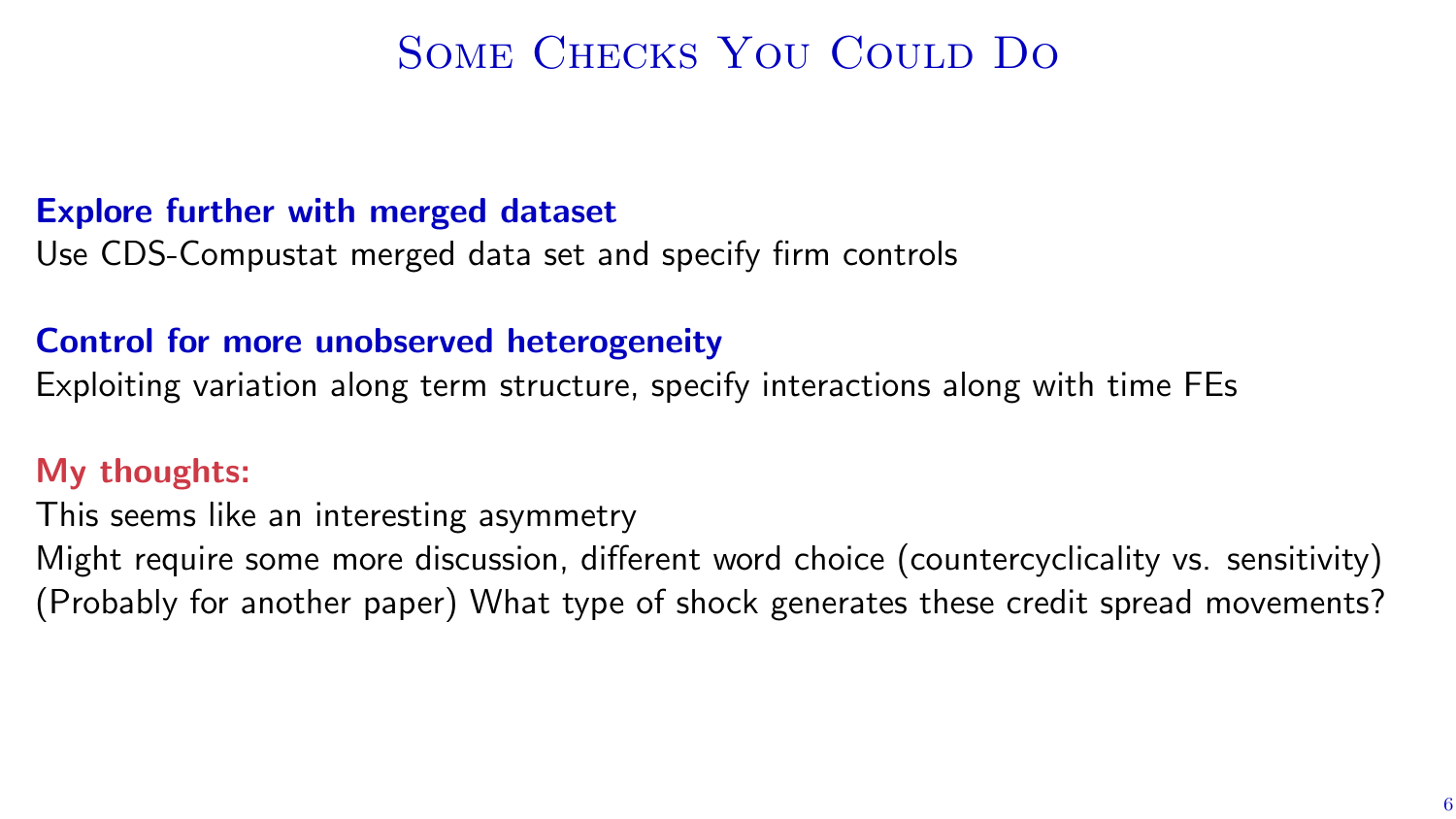# Comment #2 What More Can We Learn From This Model?

### Aggregate Fluctuations

Does this model amplify or dampen volatility relative to a model without your fact(s)?

- Without upward sloping/inverting term structure
- Without heterogeneous cyclicality along term structure

### Policy Implications

No GE, but can still make some positive statements What if, in a recession, we allowed debt to be flexibly rolled over?

- Would this dampen fluctuations?
- Would it "zombify" the economy?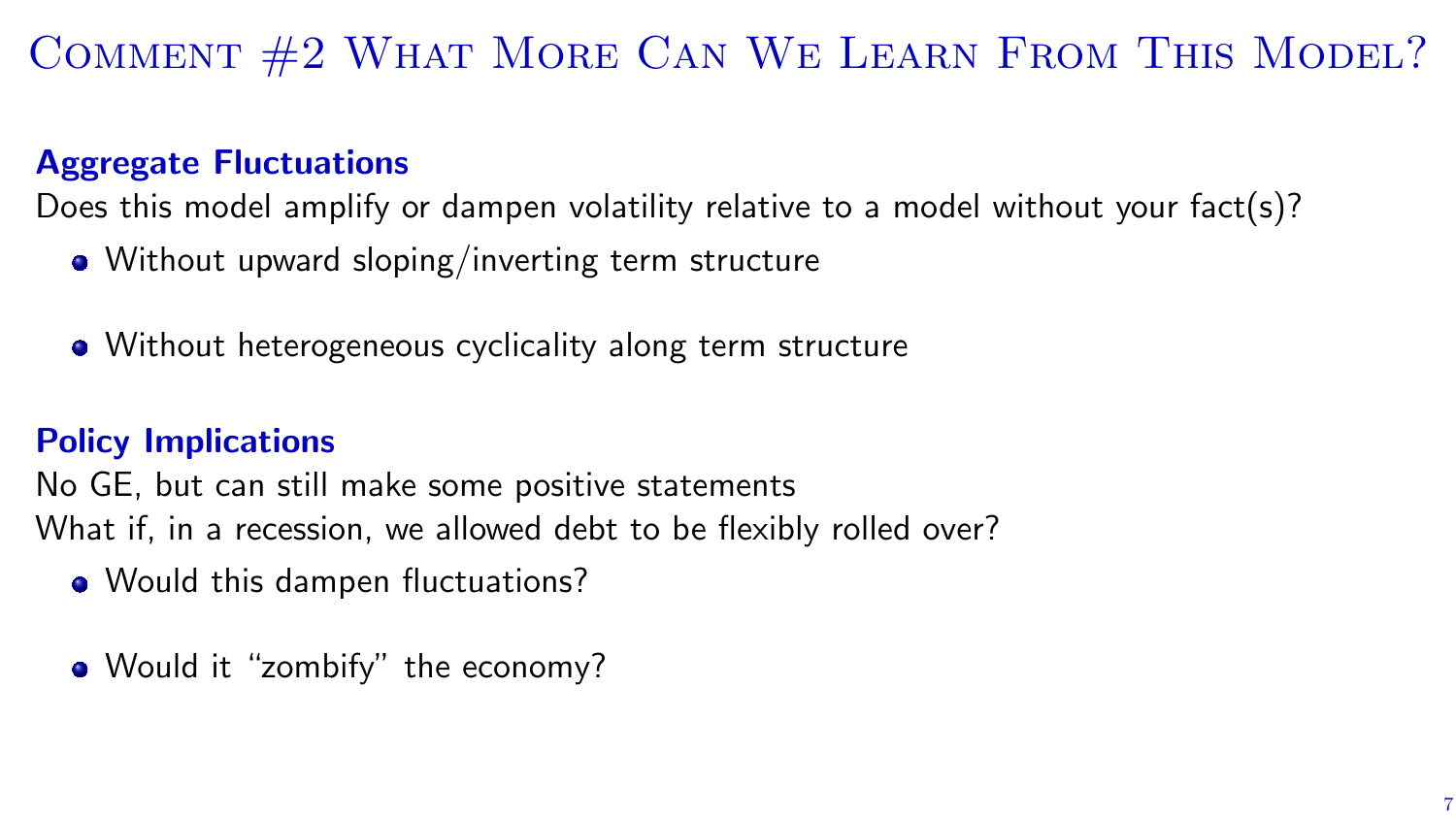## Comment #3 Calibration

### Just-identified, should deliver an exact fit

Would be useful to have a richer discussion of parameters  $\leftrightarrow$  target moments For example, how clean is the mapping between linear issuance costs and frequencies?

### You're well-positioned to teach us about these parameters! You could estimate the model and explore the following:

- What do we miss when we abstract away from LT debt?
- Have we been over-/under-estimating financial frictions?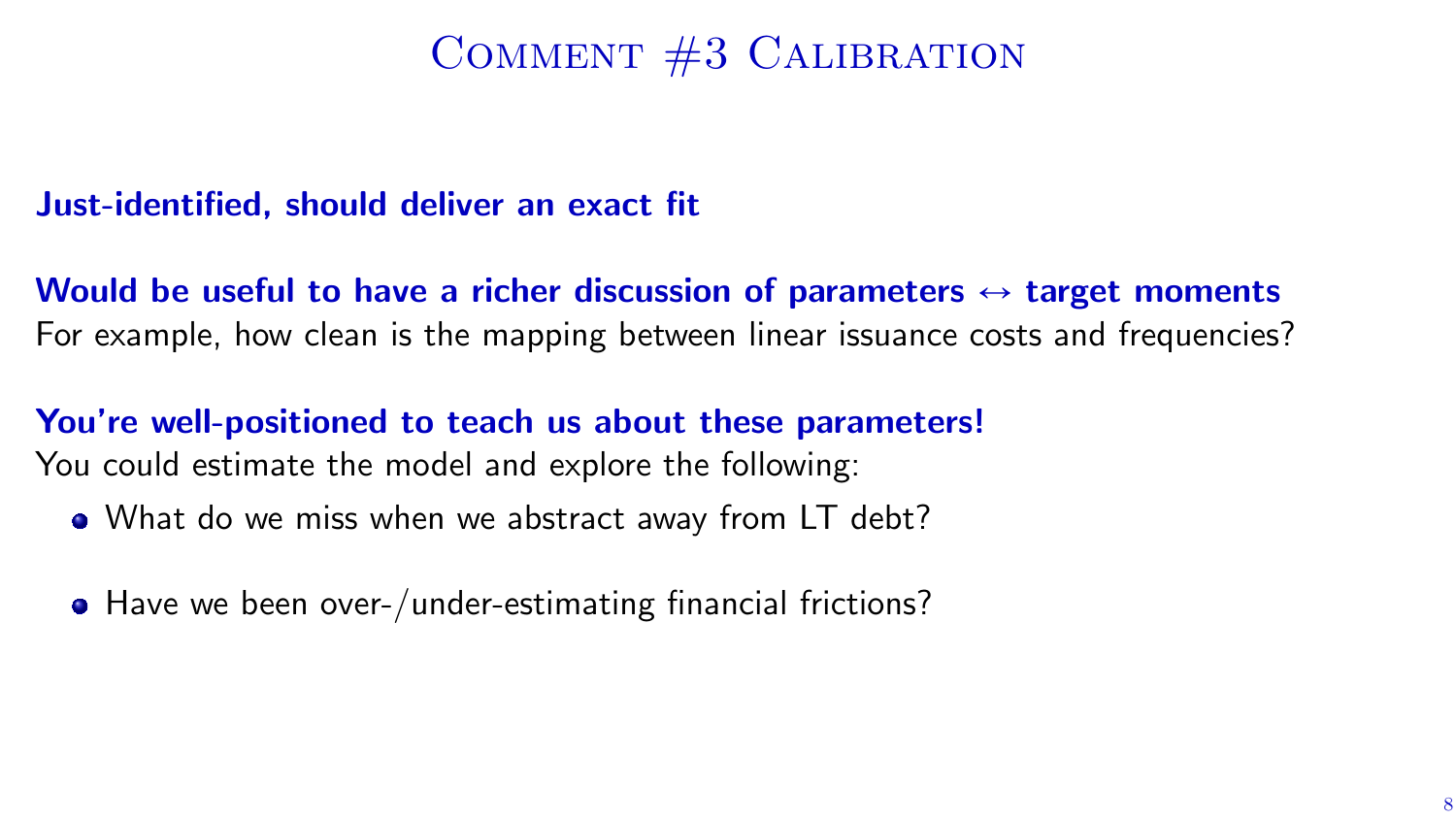# MINOR COMMENTS

- Empirics: run cyclicality regressions using full sample with interactions to more clearly showcase the rich heterogeneity that you find
	- § Also, if converting agg. risk measures to quarterly, why not use real GDP growth?
- I would highlight that the model also matches countercyclical **dispersion** in credit spreads

### SDF

- **Equation 7:**  $\Gamma(Z) = \gamma_0 + \gamma_1 \log Z$
- **•** Calibration:  $\gamma_0 \rightarrow$  Sharpe ratio?  $\gamma_1 \rightarrow$  equity premium?